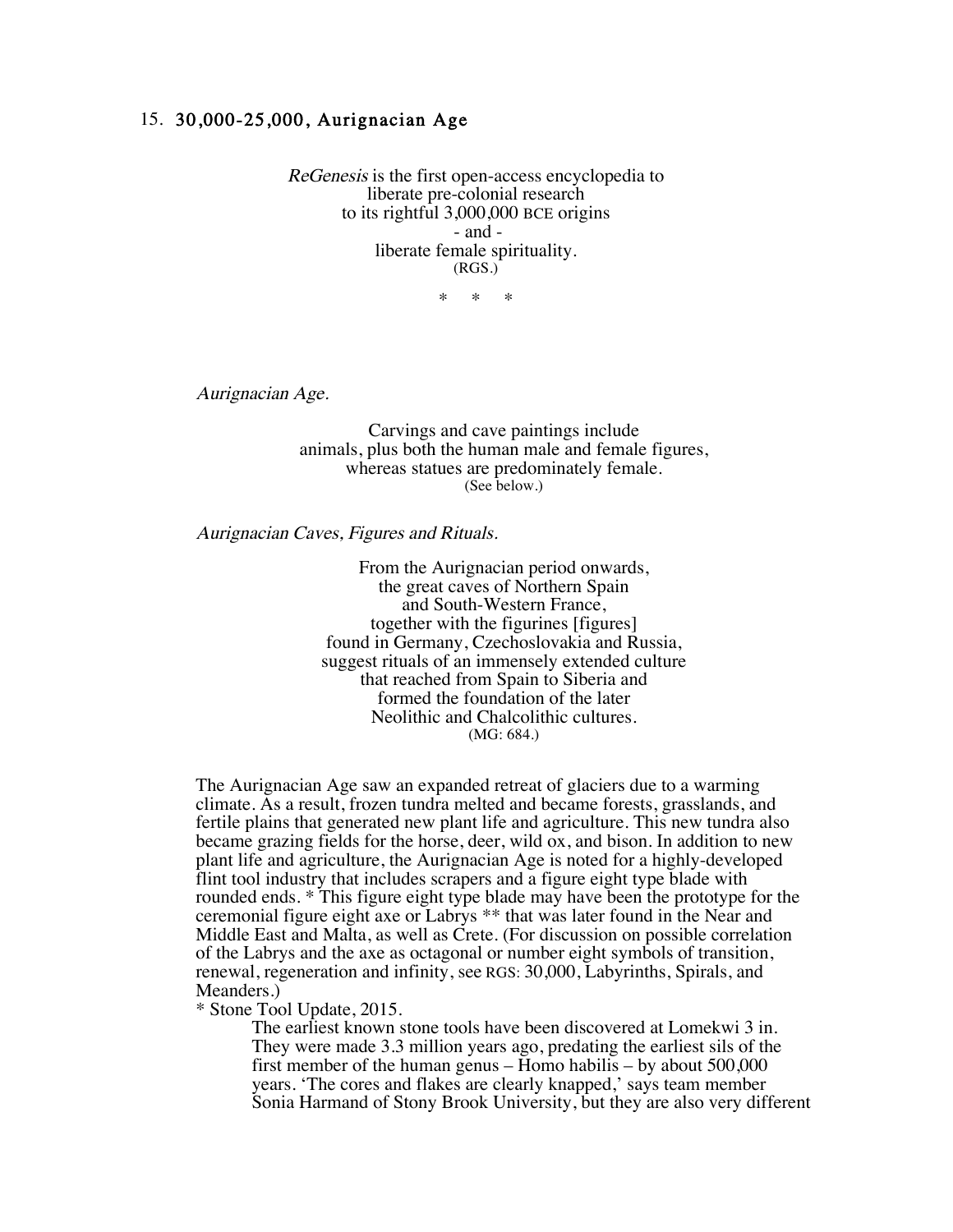from the Oldowan examples that were previously the earliest stone tools' (TFT: 12).

\*\* Cameron suggests that a more appropriate term for the double-axe is labium. (SA: 10.)

Further Stone Tool Update, 2015.

In addition to the Lomekwi discoveries including primal stone tools, also see the 2015 scientific reports on the Rising Star Cave near South Johannesburg. 'More than 1,500 fossil elements documenting the discovery constituted the largest sample for any hominin species in a single African site and one of the largest anywhere in the world.' The Rising Star Cave is around 3 million years and landmark discoveries include a new hominin species called H. Naledi (star) between 2.5 to 2.8 million years old. Cave findings support a vast burial chamber of the H. Naledi (Homo habilis), 'who were apparently among the first toolmakers' (CYA: A1, A3). (Also see, RGS: 538 BCE-70 CE, Second Temple Period). Wilford, John Noble. "Cave Yields Addition to the Human Family Tree." New York Times, Sept. 11, 2015: A1, A3. (CYA.)

Further research regarding Cameron's comparison of the double-axe to the labium:

In addition to the pubic V shaped cut marks on the Blombos Ochre Plaque, suggest a further Blombos interpretation is a diamond-shaped lozenge or conjoined triangles at the apexes: vulva iconography that is frequently illustrated and discussed by archaeologists Alexander Marshack, Marija Gimbutas, and Siegfried Giedion (RGS). (RGS: 70,000, Blombos Cave and V Shaped Engravings).

Burial sites and the use of ochre continued in the Aurignacian Age. Carvings and cave paintings include animals, plus both the human male and female figures, whereas statues are predominately female. To date, the locations of primary cave finds are from southwest France and from northern Spain. Sculptured and fired female figures have been found in: Germany, Czechoslovakia, Austria, France, Spain and Russia. These BCE female figures include statues that are known as black madonnas or goddesses. The main French location is Landes. The goddess of Willendorf is from Austria. The Dolni Vestonice is from Czechoslovakia. Anne Baring and Jules Cashford believe that these figures suggest "rituals of an immensely extended culture that reached from Spain to Siberia and formed the foundation of the later Neolithic and Chalcolithic cultures." (MG: 684.) (LOG: 331; COG: 431; CAH: Vol. 1, Part 1; PDA; CEOA.)

Further Labrys research: 30,000, Labyrinths, Spirals, and Meanders; 5000, Near and Middle East and Malta; 2700, Silbury Hill, 2600-2000, Early Bronze Age, Crete; 2000-1450, Middle Bronze Age, Crete; 2000, Asherah; and 1450-1260, Hattusa and Yazilikaya, Anatolia. (RGS.)

For selected goddess research as mentioned above :25,000-20,000, Goddess of Laussel; 24,000, Dolni Vestonice; 23,000, Goddess of Lespugue; and 22,000, Maiden with Hood from Brassempouy. (RGS.)

Further research on vulva images: 34,000-28,000, Les Eyzies Vulva Engravings, Dordogne Caves; 31,000, Chauvet Cave and Vulva Engravings; 30,000-25,000, Goddess of Willendorf, Austria; 25,000-20,000, Goddess of Laussel; 5300-4300, Climactic Phase and Script in Old Europe; 3000-2000, Cycladic Goddesses;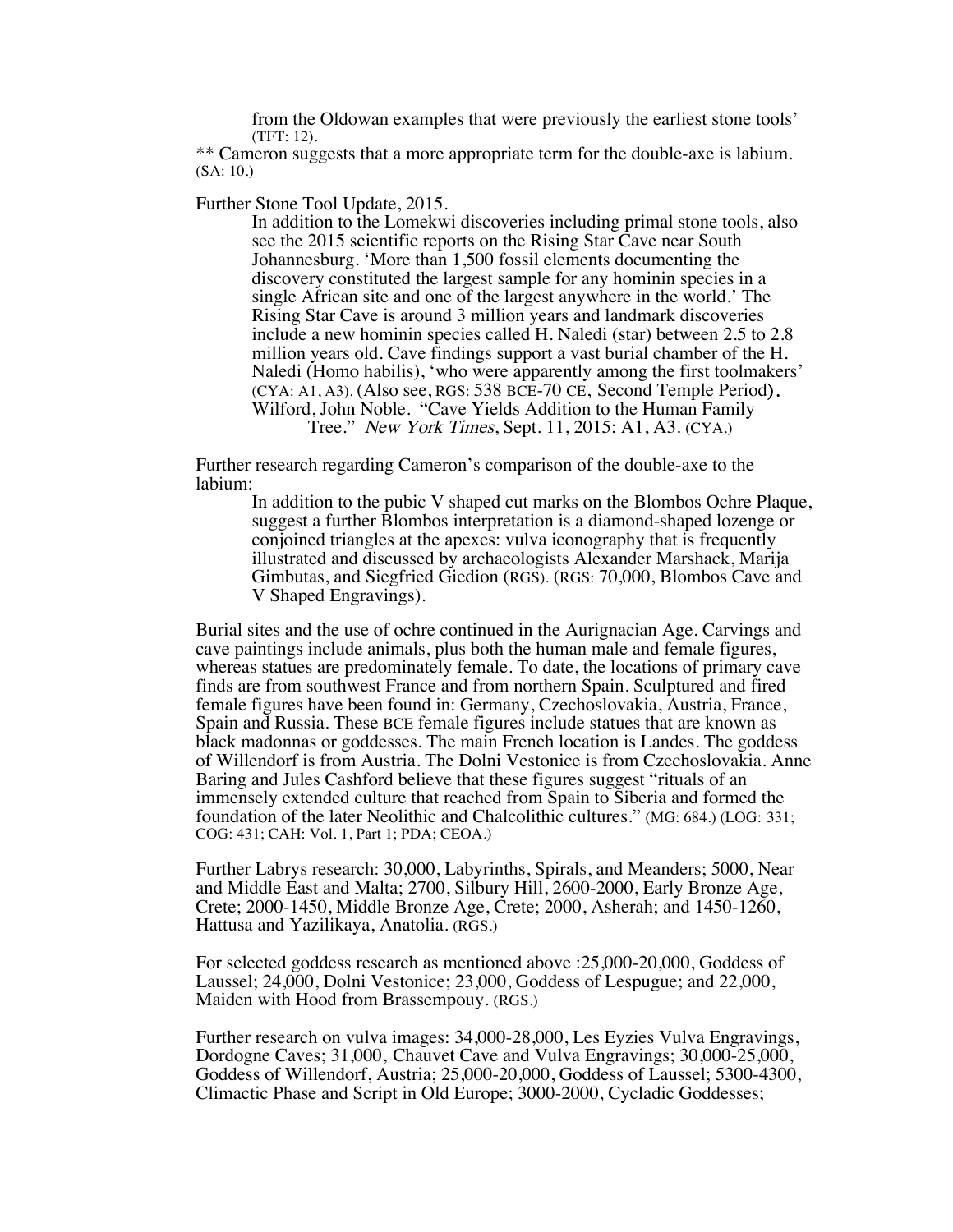2600-2000, Early Bronze Age, Crete, Chthonian; and 400, Celtic Sheela-na-gig.  $(RGS.)$   $*$ 

\* For additional CE information, see illustration of a 1600 c. vulva labyrinth design in: Bord, Janet. Mazes and Labyrinths of the World. New York, NY: Dutton, 1976. 85, Fig. 127.) (MLW.)

Further V/triangle/vulvic research: 70,000, Blombos Cave; 34,000-28,000, Les Eyzies Vulva Engravings, Dordogne Caves; 31,000, Chauvet Cave and Vulva Engravings; 30,000, Labyrinths, Spirals, and Meanders; 30,000-25,000, Goddess of Willendorf, Austria; 8000/7000-5000, Early Neolithic; 7000-5000, Early Neolithic Crete; 5500-3500, Cucuteni (Tripolye) Culture, Eastern Europe; 5300- 4300, Climactic Phase and Script in Old Europe; 4000-3000, Locmariaquer, Brittany Hook Symbology; 4000-3500, Gavrinis, Brittany France; 2000, Asherah; 1900-1800, Dawning of the African Alphabet and the Aniconic Goddess Triangle; 1790-1700, Goddess of Kultepe, Anatolia; 1500, Lachish Ewer, Triangle, and Menorah; and 800, Tanit (Also Taanit, Ta'anit, Tannit, or Tannin). (RGS.)

Further research on symbolic systems including the V/triangle/vulvic cave engravings and gender emergence:

- Caldwell, Duncan. "Supernatural Pregnancies: Common Features and New Ideas Concerning Upper Paleolithic Feminine Imagery." Arts & Cultures. Geneva, Switzerland: Barbier-Mueller Museums, 2010. 52-75. (SPC.)
- Clottes, Jean, and J. David Lewis-Williams. The Shamans of Prehistory: Trance and Magic in the Painted Caves. Trans. Sophie Hawkes. New York, NY: Harry N. Abrams, 1998. (SOP.)
- Conroy, L. P. "Female Figurines of the Upper Paleolithic and the Emergence of Gender." Women in Archaeology: A Feminist Critique. Eds. Hilary du Cros and Laurajane Smith. Canberra, Australia: Dept. of Prehistory, Research School of Pacific Studies, Australian National University, 1993. 153-160. (FF.)
- Jabr, Ferris. "Ars Longa." New York Times Magazine, Dec. 7, 2014: 18, 20. (ARSL.)
- Joan, Eahr Amelia. "Ochre's Living Lineage: The Gyne-Morphic Bloodline of Spirituality." Publication, 2018. (OLL.)
- Lewis-Williams, David J. The Mind in the Cave: Consciousness and the Origins of Art. London, England: Thames and Hudson, 2002. (MIC.)
- Marler, Joan, and Miriam R. Dexter, Eds. Signs of Civilization: Neolithic Symbol System of Southeast Europe. Novi Sad, Hungary: Institute of Archaeomythology, 2009. (SC.)
- McCoid, Catherine Hodge and LeRoy D. McDermott. "Toward Decolonizing Gender." American Anthropologist 98.2 (Jun. 1996): 319-326. (TDG.)
- Rubin, Alissa J. "A Mirror of Subterranean Wonders: Replica of Chauvet Cave Bristles with Lifelike Paintings." New York Times, Apr. 25, 2015: C1-C2. (MSW.)
- Tedlock, Barbara. The Woman in the Shaman's Body: Reclaiming the Feminine in Religion and Medicine. New York, NY: Bantam Books, 2005. (WSB.)

Further research indicates that ancient cave artists who made the hand stencils 'were predominately female':

Snow, Dean. "Sexual Dimorphism in European Upper Paleolithic Cave Art." American Antiquity 78.4 (Oct. 2013): 746-761. (SDE.)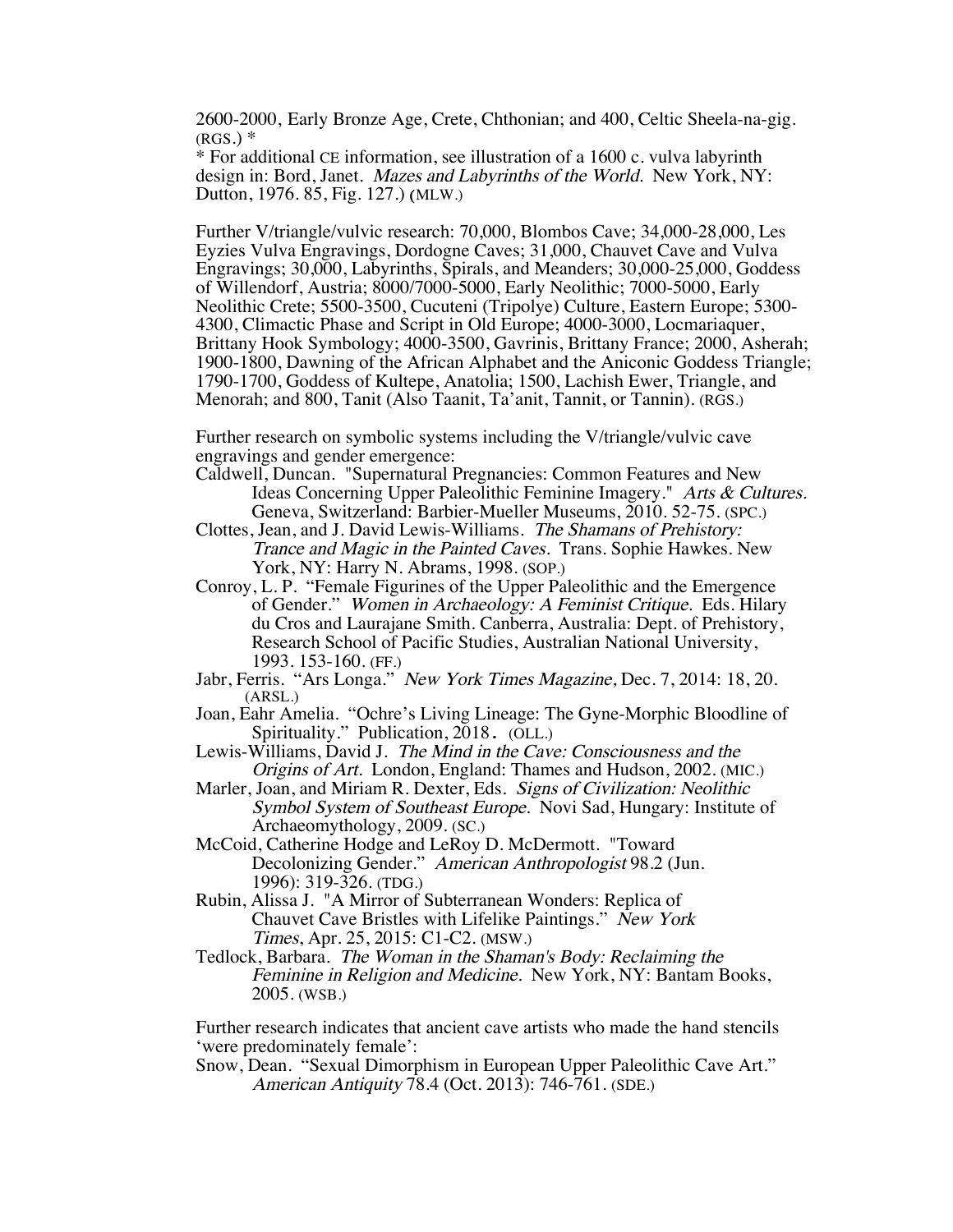Further research on ancient Dark Mothers (Creatrix?) and related trade routes: 3,000,000, Overview of Hominid Evolution Including Dark Mothers and Later Migrations; 500,000-300,000, Dark Mother Tan-Tan of Morocco; 280,000- 250,000, The Berekhat Ram Figure; 70,000, Blombos Cave and V Shaped Engraving; 50,000, African Homo Sapiens Migrations and Matrilineal Motherline; 40,000, Har Karkom; 30,000-25,000, Goddess of Willendorf, Austria; 26,000, Grimaldi Caves; 25,000-20,000, Gravettian Age; 25,000, Caravanserai, Trade Routes, and Dark Mothers; 25,000-20,000, Goddess of Laussel; 24,000, Dolni Vestonice; 23,000, Austrian Goddess of Lespugue; 10,000, Grotta dell'Addaura; 7000, Jericho, Canaan/Palestine: Mesolithic to Neolithic; 7000, Hieros Gamos; 6000, Sicilians to Malta; 5200, Malta and Gozo; 4700, Dolmens; 2200, Nahariyah and Ashrath-Yam; 1900-1800, Dawning of the African Alphabet and the Aniconic Goddess Triangle; 1000, Ephesus, Anatolia; 800, Tanit; 800, Carthage, Africa, the Goddess Tanit and Sacrifice; 750-650, Cybele and King Midas, Anatolia; 664-525, Neith and the Black Virgin Mary Temple at Sais, Egypt; 600, Goddess Kaabou at Petra, Jordan plus Mecca, Saudi Arabia; 400, Cathedra Goddess Isis; and 370, Isis and Philae, Egypt. (RGS.) Additional Goddess considerations from other ancient populations and time periods include: German Hoherfels (40,000 BCE); Russian Kostenki - Borshevo (25,000 BCE); \* and French Carbonnel (4,000 BCE).

\* Although Stone Age female (i.e. vulva) finds are abundant, archaeological male (phallus) discoveries are rare and timeline starts around 28,000-26,000 BCE. (Don Hitchcock. Donsmaps.com/venustimeline.html)

Further research on the earliest stone tool discoveries as published in 2016: Zimmer, Carl. "Bones to Pick on Evolution." New York Times, Jun. 2, 2015: D3. (BPE.)

Zorich, Zach. "The First Toolkit." Archaeology 68.4 (Jul.-Aug. 2015): 12. (TFT.)

IMAGE: AURIGNACIAN VULVA IN STONE: LA FERRASSIE, FRANCE. PHOTO: © GSA. DESCRIPTION: INCISED AURIGNACIAN VULVA IN STONE, LA FERRASSIE, FRANCE.

SLIDE LOCATION NEO. PAL. FRANCE, SHEET 2, ROW 4, SLEEVE 3, SLIDE #18, c. 34,000- 28,000 BCE.

CU\_NPF\_S2\_R4\_SL3\_S18.jpg

SHOT ON LOCATION: THE MUSEUM OF NATURAL HISTORY: NEW YORK, NY. NOTE 1: FIELDWORK PROJECT 1993.

NOTE 2: "THE TRIANGLE AS THE [GENERATIVE] YONI (WOMB, VAGINA, VULVA; PLACE OF ORIGIN, BIRTH, AND REST) (MN: 78).'

PHOTO NOTE: SEE THE NEW NATURAL MUSEUM OF PREHISTORY LES EYZIES IN THE VILLAGE OF LES EYZIES AS IT CONTAINS ONE THE FINEST ICE AGE AND MAGDALENIAN COLLECTIONS IN THE WORLD.

IMAGE: AURIGNACIAN VULVA FROM THE VALLEY OF VÉZÈRE: DORDOGNE, FRANCE.

PHOTO: © GSA. DESCRIPTION: AURIGNACIAN INCISED VULVA IN STONE FROM CAVES IN THE VALLEY OF VÉZÈRE, DORDOGNE, FRANCE. SLIDE LOCATION NEO. PAL. FRANCE, SHEET 2, ROW 4, SLEEVE 4, SLIDE #19, c. 30,000

BCE. CU\_NPF\_S2\_R4\_SL4\_S19.jpeg

SHOT ON LOCATION: HAUTE GARGONNE, FRANCE: MUSÉE DES ANTIQUITÉS NATIONALES. (SAINT-GERMAIN-EN-LAYE, FRANCE IS JUST OUTSIDE OF PARIS.) NOTE 1: "THE TRIANGLE AS THE [GENERATIVE] YONI (WOMB, VAGINA, VULVA; PLACE OF ORIGIN, BIRTH, AND REST) (MN: 78)." NOTE: 2 FIELDWORK PROJECT 1982-1989.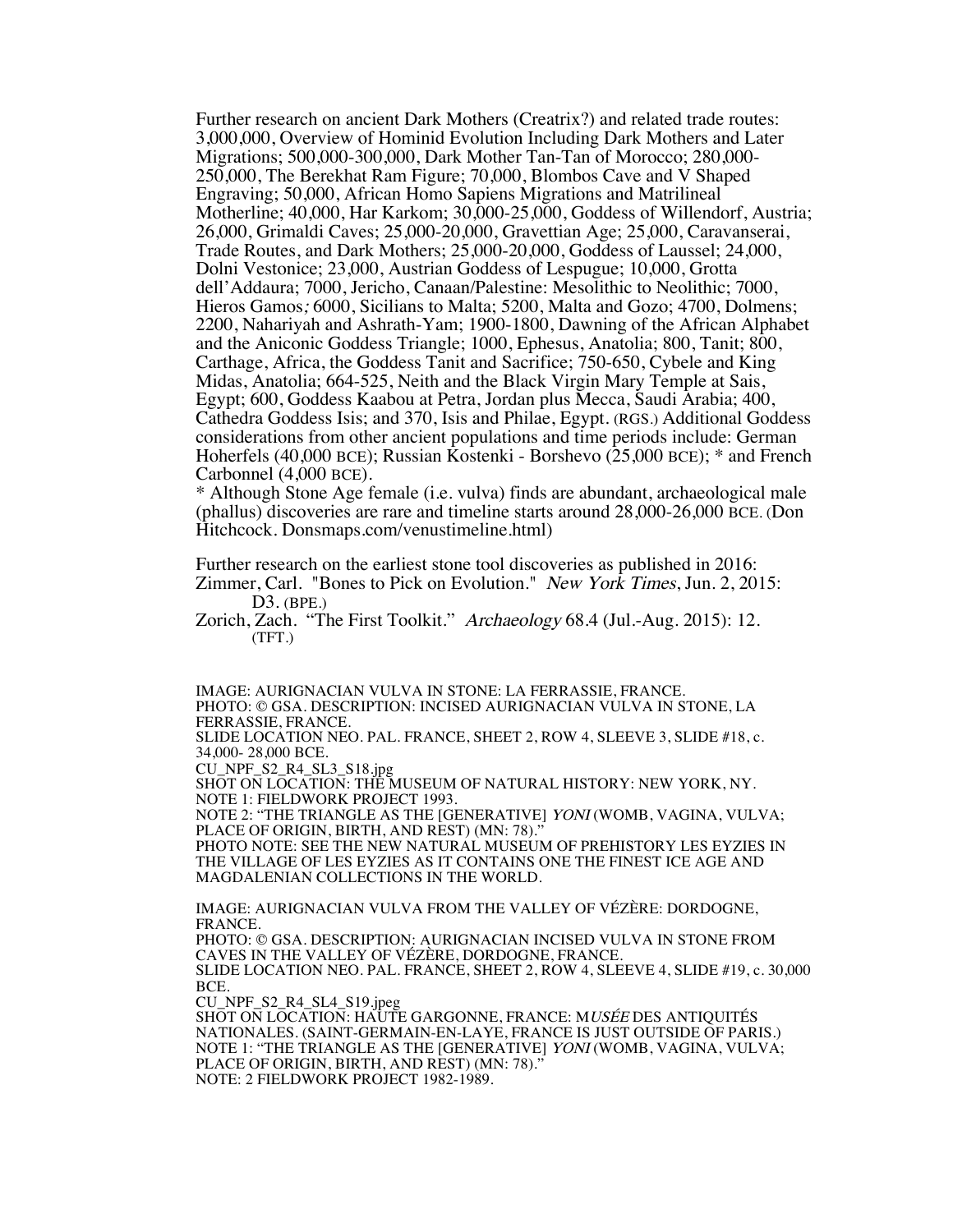PHOTO NOTE: SEE THE NEW NATURAL MUSEUM OF PREHISTORY LES EYZIES IN THE VILLAGE OF LES EYZIES, FRANCE DISTINGUISHED AS ONE THE FINEST ICE AGE AND MAGDALENIAN COLLECTIONS IN THE WORLD.

IMAGE: MEGALITH TOMB WITH TRIANGULAR (VULVA) AT THE ENTRANCE: FRANCE.

PHOTO: © GSA. DESCRIPTION: MEGALITH TOMB WITH TRIANGULAR (VULVA) ENTRANCE, PLUS A CAPSTONE AND NEARBY AVENUE OF PILLAR-LIKE STANDING STONES, SAINT-GERMAIN-EN-LAYE, FRANCE.

SLIDE LOCATION FRANCE, SHEET 4, ROW 3, SLEEVE 1, SLIDE #18, BCE. CO\_FRA\_S4\_R3\_SL1\_S18.jpg

SHOT ON LOCATION: MUSÉE DES ANTIQUITÉS NATIONALES: SAINT-GERMAIN-EN-LAYE, FRANCE, JUST OUTSIDE OF PARIS.

NOTE 1: THIS SITE IS POSSIBLY PART OF A LARGER CEREMONIAL COMPLEX? NOTE 2: THE VULVA IS AN ANCIENT SYMBOL OF THE DIVINE HUMAN FEMALE (RGS).

NOTE 3: YONI. "THE TRIANGLE AS THE GENERATIVE YONI (WOMB, VAGINA, VULVA: PLACE OF ORIGIN, BIRTH, AND REST)" (MN: 78; RGS). NOTE 4: FIELDWORK PROJECT 1985-1989.

IMAGE: AURIGNACIAN GODDESS OF WILLENDORF WITH A LABYRINTHINE HEADDRESS: AUSTRIA.

PHOTO: © GSA. DESCRIPTION: AURIGNACIAN GODDESS OF WILLENDORF (4 1/2 INCHES): ENGRAVED LIMESTONE OR FIRED COMPOSITE WITH TRACES OF OCHRE. ON HER HEAD IS A WOVEN HEADDRESS OR HAIR STYLE, OF PRECISELY CARVED LABYRINTHINE NOTATIONS 'LAYERED IN SEVEN STRATA.' (MG: 10.) SLIDE LOCATION NEO. PAL. FRANCE, SHEET U. PAL, SHEET 2, ROW 3, SLEEVE 5,

SLIDE #15 , c. 30,000- 25,000 BCE.  $CU\_NPF\_ S2\_R3\_SL5\_S15.jpg$ 

SHOT ON LOCATION: ILLUSTRATION/IMAGE OF GODDESS OF WILLENDORF WITH LABYRINTHINE HEADDRESS.

 $NOTE$  1.

FROM THE AURIGNACIAN PERIOD ONWARDS, THE GREAT CAVES OF NORTHERN SPAIN AND SOUTH-WESTERN FRANCE, TOGETHER WITH THE FIGURINES [FIGURES] FOUND IN GERMANY, CZECHOSLOVAKIA AND RUSSIA, SUGGEST RITUALS OF AN IMMENSELY EXTENDED CULTURE THAT REACHED FROM SPAIN TO SIBERIA AND FORMED THE FOUNDATION OF THE LATER NEOLITHIC AND CHALCOLITHIC CULTURES (MG: 684). LOG: 331; COG: 431; CAH: Vol. 1, Part 1; PDA; CEOA.)

NOTE 2: GIVEN THE MINIATURE SCALE, SHE COULD EASILY FIT IN ONE'S HAND AND SUGGESTS A "PERSONAL, NOT A COMMUNAL, RELIGIOUS ARTIFACT." (SOTG: 26-27.)

NOTE 3: SELECTED EXAMPLES OF AFRICAN DARK MOTHERS DISCUSSED IN RE-GENESIS ARE: TAN-TAN; THE BEREKHAT RAM; BRASSEMPOUY; WILLENDORF; LAUSSEL; DOLNI VESTONICE AND LESPUGUE. (WKP: 11-26-05; EKP: 89-135.) NOTE 4: FIELDWORK PROJECT 1982-1989.

PHOTO NOTE: HAUTE GARGONNE, FRANCE. MUSÉE DES ANTIQUITÉS NATIONALES. (SAINT-GERMAIN-EN-LAYE, FRANCE IS JUST OUTSIDE OF PARIS.) PHOTO NOTE: ILLUSTRATION ENHANCEMENT, CHRISI KARVONIDES.

IMAGE: AURIGNACIAN GODDESS OF WILLENDORF WITH LABYRINTHINE HEADDRESS: AUSTRIA.

PHOTO: © GSA. DESCRIPTION: AURIGNACIAN GODDESS OF WILLENDORF (4 1/2 INCHES): ENGRAVED LIMESTONE OR FIRED COMPOSITE WITH TRACES OF OCHRE. ON HER HEAD IS A WOVEN HEADDRESS OR HAIR STYLE, OF PRECISELY CARVED LABYRINTHINE NOTATIONS 'LAYERED IN SEVEN STRATA.' (MG: 10.) SLIDE LOCATION NEO. PAL. FRANCE, SHEET U. PAL, SHEET 2, ROW 1, SLEEVE 5, SLIDE #22 , c. 30,000- 25,000 BCE.

CU\_NPF\_S2\_R1\_SL5\_S22.jpg

SHOT ON LOCATION: HAUTE GARGONNE, FRANCE: MUSÉE DES ANTIQUITÉS NATIONALES. (SAINT-GERMAIN-EN-LAYE, FRANCE IS JUST OUTSIDE OF PARIS.) NOTE 1:

FROM THE AURIGNACIAN PERIOD ONWARDS, THE GREAT CAVES OF NORTHERN SPAIN AND SOUTH-WESTERN FRANCE, TOGETHER WITH THE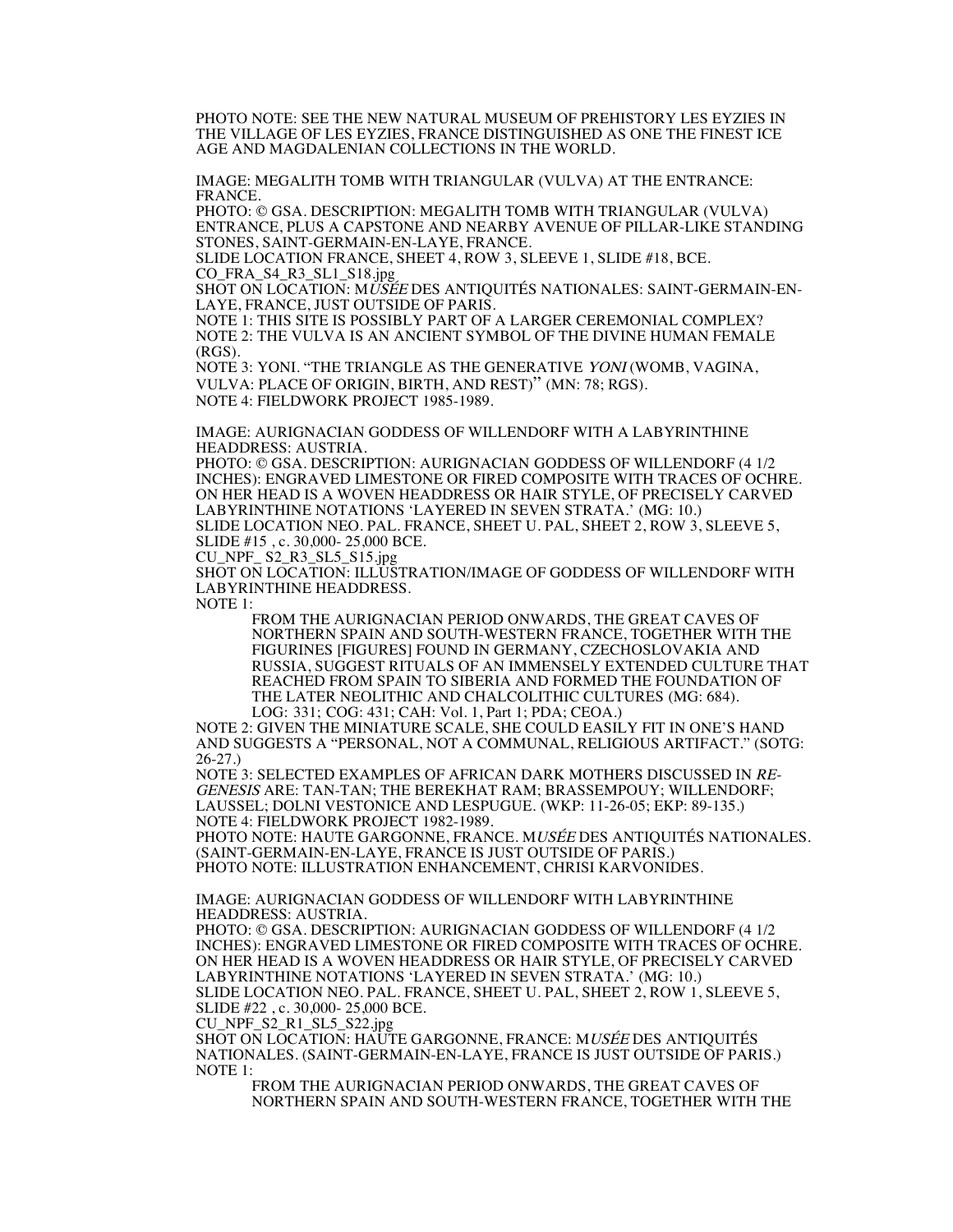FIGURINES [FIGURES] FOUND IN GERMANY, CZECHOSLOVAKIA AND RUSSIA, SUGGEST RITUALS OF AN IMMENSELY EXTENDED CULTURE THAT REACHED FROM SPAIN TO SIBERIA AND FORMED THE FOUNDATION OF THE LATER NEOLITHIC AND CHALCOLITHIC CULTURES (MG: 684). LOG: 331; COG: 431; CAH: Vol. 1, Part 1; PDA; CEOA.)

NOTE 2: GIVEN THE MINIATURE SCALE, SHE COULD EASILY FIT IN ONE'S HAND AND SUGGESTS A "PERSONAL, NOT A COMMUNAL, RELIGIOUS ARTIFACT." (SOTG: 26-27.)

NOTE 3: TO–SCALE PROTOTYPE.

NOTE 4: FIELDWORK PROJECT 1982-1989.

IMAGE: DOLNI VESTONICE: MORAVIA: CZECH REPUBLIC.

PHOTO: © GSA. IMAGE: DOLNI VESTONICE.

SLIDE LOCATION NEO. PAL. FRANCE: SHEET 5, ROW 4, SLEEVE 2, SLIDE #35, c. 24,000 BCE.

CU\_NPF\_S5\_R4\_SL2\_S35.jpg

SHOT ON LOCATION: MORAVIA, SOUTH OF THE CZECH REPUBLIC: DOLNI VESTONICE MUSEUM, CZECHOSLOVAKIA.

NOTE 1:

FROM THE AURIGNACIAN PERIOD ONWARDS, THE GREAT CAVES OF NORTHERN SPAIN AND SOUTH-WESTERN FRANCE, TOGETHER WITH THE FIGURINES [FIGURES] FOUND IN GERMANY, CZECHOSLOVAKIA AND RUSSIA, SUGGEST RITUALS OF AN IMMENSELY EXTENDED CULTURE THAT REACHED FROM SPAIN TO SIBERIA AND FORMED THE FOUNDATION OF THE LATER NEOLITHIC AND CHALCOLITHIC CULTURES (MG: 684).

LOG: 331; COG: 431; CAH: Vol. 1, Part 1; PDA; CEOA.)

NOTE 2: ALSO SEE DOLNI VESTONICE CZECH REPUBLIC IN GOOGLE IMAGES. NOTE 3:

SELECTED EXAMPLES OF AFRICAN DARK MOTHERS DISCUSSED IN RE-GENESIS ARE: TAN-TAN; THE BEREKHAT RAM; BRASSEMPOUY; WILLENDORF; LAUSSEL; DOLNI VESTONICE AND LESPUGUE (WKP: 11-26-05; EKP: 89-135). (SOURCE: ENTRY ABOVE.)

NOTE 4: TO–SCALE PROTOTYPE.

NOTE 5: FIELDWORK PROJECT.

PHOTO NOTE: FOR FURTHER DOLNI VESTONICE (CZECH REPUBLIC) RESEARCH AND IMAGES:

RESOURCE: (MUSEUM ART RESOURCE.)

RESOURCE: (BRITISH MUSEUM: LONDON, ENGLAND.)

RESOURCE: (ARCHAEOLOGY, ARCHITECTURE & ART.)

IMAGE: DOUBLE-AXE, PROTOTYPE FOR THE CEREMONIAL FIGURE EIGHT: MALTA. PHOTO: © GSA. DESCRIPTION: DOUBLE-AXE CONJOINED AT APEXES WITH TWO HALF MOON BLADES OR SCHEMATIZED BUTTERFLY WINGS.

SLIDE LOCATION MSC. GREECE, SHEET 4, ROW 2, SLEEVE 4, SLIDE #11, 17th C. BCE. CO\_MGR\_S4\_R2\_SL4\_S11.

SHOT ON LOCATION: HERAKLION MUSEUM: CRETE, GREECE.

NOTE 1: THIS DOUBLE-AXE WITH TWO HALF MOONS MAY HAVE BEEN A

PROTOTYPE FOR THE CEREMONIAL FIGURE EIGHT AXE OR LABRYS \* ALSO FOUND THROUGHOUT THE NEAR AND MIDDLE EAST.

NOTE 2: \* CAMERON SUGGESTS THAT A MORE APPROPRIATE TERM FOR THE DOUBLE-AXE/LABRYS IS LABIUM. (SA: 10.)

NOTE 3: TO–SCALE PROTOTYPE.

NOTE 4: FIELDWORK PROJECT 1982-1985.

PHOTO NOTE: BULGARIAN DOUBLE-AXE CONJOINED AT APEXES,

http://archaeologymatters2.blogspot.com/2011/07/double-axe-found-in-

bugaria.html

IMAGE: MONARCH BUTTERFLY AND DOUBLE-AXE. PHOTO: © GSA. DESCRIPTION: MONARCH BUTTERFLY INTERPRETATIONS INCLUDE THE LABRYS, LABIA, CHRYSALISES; DOUBLE-AXE CONJOINED AT APEXES; AND THE FIGURE 8. (RGS.) SLIDE LOCATION MSC. GREECE, SHEET 4, ROW 2, SLEEVE 5, SLIDE #16, BCE. CO\_MGR\_S4\_R2\_SL5\_S16.